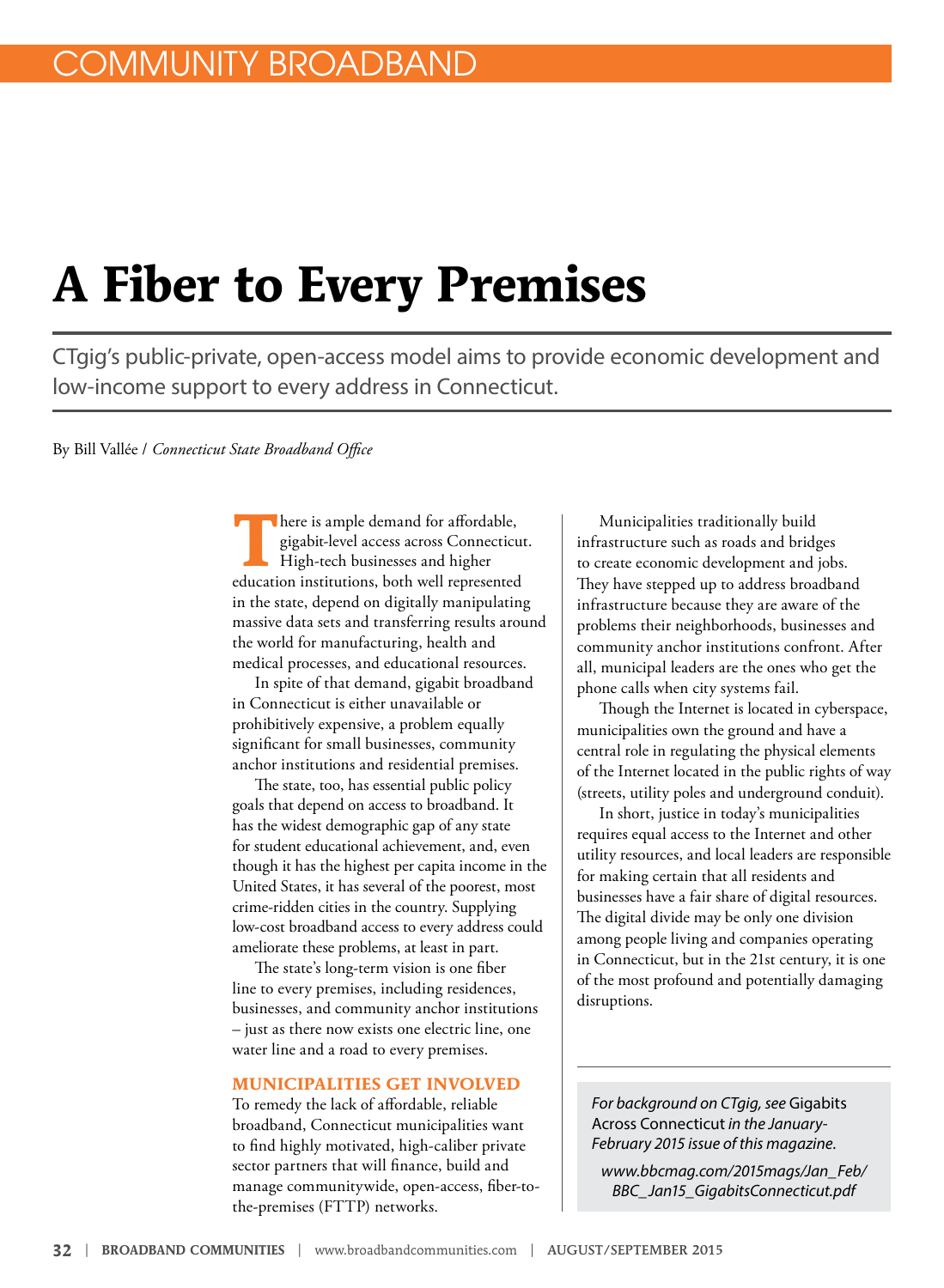# **A NEW TYPE OF PUBLIC-PRIVATE PARTNERSHIP**

Fortunately, private partners for municipalities are now available. The international private infrastructure investment sector has discovered that fiber makes an excellent long-term investment. Obtaining 30-year money from the pension and insurance money markets is feasible because warranties for fiber cable now extend for 30 years or more.

Privately borrowed investment capital for broadband is low-cost when a municipality that owns fiber can guarantee that it will pass through broadband service payments from broadband consumers to a borrower or fiber builder.

Unlike general obligation bonds, revenue bonds or other common debt structures, this type of public-private partnership structure places the debt on the private partner's books, not on those of the municipality. A municipal guarantee lowers a private partner's borrowing costs and thus lowers all related expenses.

These public-private partnerships involve investors, fiber network developers and managers and government entities that seek to achieve new public telecom goals and satisfy citizens who have been frustrated in their quest for faster, better, cheaper broadband. These partnerships demonstrate the power of combining local control of broadband access with global investors and fiber network developers willing to assume the risk of borrowing investment capital and the responsibility for the performance of the fiber resources.

# **CONNECTICUT'S RFQ**

In September 2014, a number of the state's municipalities joined together to issue a request for qualifications (RFQ) for one or more private partners that could deliver a state-of-the-art, open-access, fiber optic network, using private capital to underwrite and assume the risk of the construction and performance of that network over a 30 year term. The RFQ resulted in several bona fide responses from investors

Connecticut's request for qualifications produced several bona fide responses from potential funders and builders of gigabitcapable fiber networks.

and fiber network builders. These have subsequently been vetted through a series of public vendor interviews and conferences.

One respondent, Macquarie Capital, has attracted the most attention to date and has been the focus of talks by numerous municipalities and regional groups. For example, a meeting in May 2015 at the Yale School of Management that featured Macquarie drew more than 200 attendees, representing about 80 of the state's 169 towns.

Many readers will recognize Macquarie as the investor/developer selected for the 3,000-mile middle-mile KentuckyWired project; the company has also owned and operated the largest water utility in Connecticut, Aquarion Water, for nearly a decade.

Each Connecticut municipality will make its own decision about which vendor and partnership model (if any) to select and what process to use to reach a selection. In addition to Macquarie, several other investors and fiber builders are in discussions with Connecticut towns about a variety of proposed models. No decisions have yet been made. In the remainder of this article, however, I will discuss the Macquarie model, as it is the most fully developed and has attracted the most interest.

### **MUNICIPAL ROLES**

Under the Macquarie model, the role of each participating municipality will be to own the fiber network, offer free access to the public rights of way and lend its good name as a financial

# **A NEW STATE OVERSIGHT AGENCY**

To help coordinate the CTgig project and related efforts, the Connecticut General Assembly created a new Connecticut State Broadband Office (CSBO) within the public utility advocacy Office of Consumer Counsel, both of which are now under the direction of state Consumer Counsel Elin Swanson Katz.

The CSBO is charged with facilitating "the availability of broadband access to every state citizen and increas[ing] access to and the adoption of ultra-high-speed gigabit capable broadband networks." The statute directs the CSBO to work with public and nonprofit entities, state agencies, municipalities, local officials and private corporations to maximize "opportunities for the expansion of broadband access in the state and fostering innovative approaches to broadband in the state."

As its first official act, the CSBO partnered with the UConn School of Business to create two surveys – one for businesses, one for residents – to find out about Internet speeds, costs, usage and satisfaction levels.

Household: [https://uconn.co1.qualtrics.com/SE/?SID=SV\\_8uBWcGF4BsJIJ1P](https://uconn.co1.qualtrics.com/SE/?SID=SV_8uBWcGF4BsJIJ1P)

Business: [https://uconn.co1.qualtrics.com/SE/?SID=SV\\_2osKNfYhiQuVSRf](https://uconn.co1.qualtrics.com/SE/?SID=SV_2osKNfYhiQuVSRf)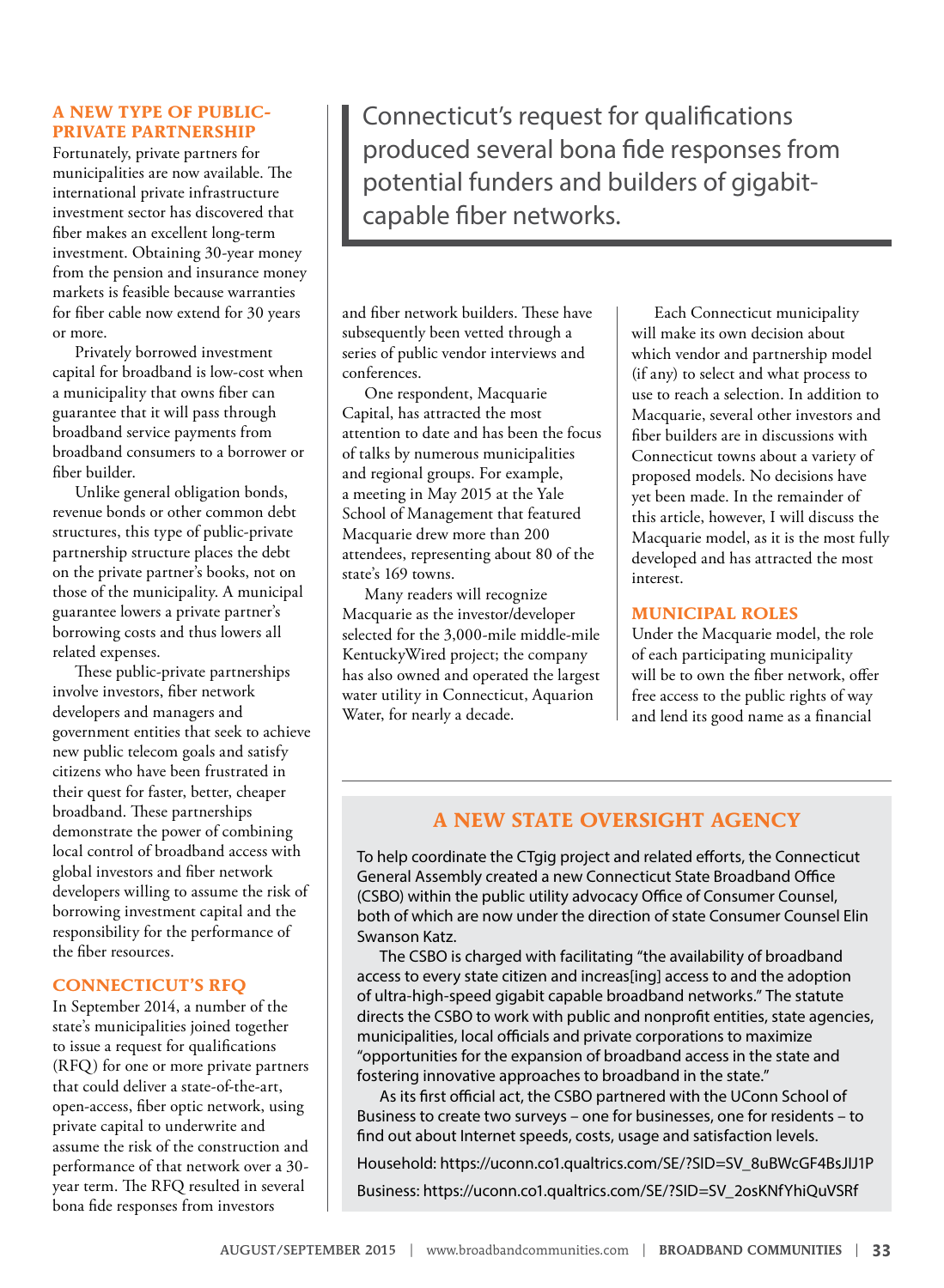# COMMUNITY BROADBAND

backstop to lower the cost of the private partner's borrowings from the longterm capital markets of the world.

This model is identical to that used in the building of a road, bridge or any public infrastructure construction, in that a developer may finance and deliver title to the asset to the municipality upon commencement of its useful life, subject to repayment of the construction investment over a term, such as 30 years.

The municipalities will repay the private investment funds for CTgig using availability payments they assess from all premises passed (probably on the order of \$20 per month added to property taxes for 30 years). This will provide incentives for the long-term global financial markets to invest in the project.

Though standard municipal network projects often place all risk of investment, development, marketing and maintenance in the hands of the municipality, Macquarie's proposed public-private partnership model shifts most of the design, construction, maintenance, operations and finance risk to the private partner. Ownership and demand risk are shared by the municipality.

# **BENEFITS OF THE MODEL**

Using low-cost private infrastructure financing repaid over a 30-year period will reduce wholesale and retail broadband access costs below current levels and widen potential profit margins for ISPs. This makes possible a highly competitive retail market in which private ISPs, including existing incumbent providers, can flourish. New, competitive ISP entrants will not face the current significant hurdles to enter this market. By attracting a wide variety of general and niche ISPs, CTgig will enable the creation of new broadband services that will spark new and expanded consumer demand.

The low-cost capital that Macquarie can obtain (due to a low risk of default because of the municipal network ownership and availability fee payments) also provides an economic advantage for CTgig. Incumbent providers, by contrast, traditionally



have a two- to three-year investment perspective because of their corporate focus on quarterly net income to drive dividend generation.

Building fiber to every address in each participating municipality tackles – and hopefully solves – the problem of the digital divide. Currently, ISPs have no incentive to serve low-income or high-cost areas. Once every address is connected to a low-cost fiber network, there can be no broadband access discrimination. Each premises, residential or commercial, will receive the basic service offering by virtue of making the monthly availability payment and will have the opportunity to access higher speeds at premium prices.

The basic service will consist of a fiber connection to the network, an average Internet access service (probably 10 Mbps symmetrical) and VoIP service. This basic service package will be designed to boost interest in broadband services without cannibalizing potential upselling of more advanced service at low market costs. Upsell revenues will be shared between ISPs and the participating municipality; municipalities can use their portions at their discretion, for example, to reduce monthly availability fees or provide free services to certain demographic groups.

The wide ISP margins enabled by low wholesale fiber lease costs will provide plenty of opportunity for competitive ISPs to upsell innovative, targeted, high-speed broadband, video and phone services to residents, businesses and community anchor institutions.

Finally, as broadband participation in commercial markets is maximized,

economic and job growth will be boosted as businesses are able to attract, train and retain workers. With access to low-cost, ultra-high-speed broadband, businesses will be better able to utilize teleworking.

## **AN INTERLOCAL AGREEMENT**

CTgig can realize significant efficiencies only if the project is large enough – probably at least hundreds of thousands of premises. Connecticut has the fourthhighest population density in the thirdsmallest U.S. state, and its population is spread almost evenly across its territory, so no single participating municipality can achieve such a scale.

The participating municipalities, each with its own, sometimes cumbersome, decision-making processes, are ill-equipped to independently coordinate such a large multidistrict construction project, which will require daily decisionmaking capabilities and joint funding requirements for management operations. Participating municipalities must thus first organize themselves into a cohesive representative group so they can interact on a daily basis with their investment and construction partners.

Defining a governing structure based upon an interlocal agreement that details the duties, obligations and management structure of the public partners in the CTgig Project is necessary to initiate and manage the process. The state of Connecticut addressed the formation of such a multi-municipal organization through the enactment of Public Act 11-99, An Act Concerning Interlocal Agreements.

By using a regional or statewide interlocal agreement, each municipality can share responsibilities for the network while achieving efficiencies available only through greater network scale. As each city is a partner and an enabler of the network's success, the benefit of this model far exceeds that of purely public or private projects.

An interlocal board will be empowered to act as a centralized governing body (single point of contact), authorized by state statutes